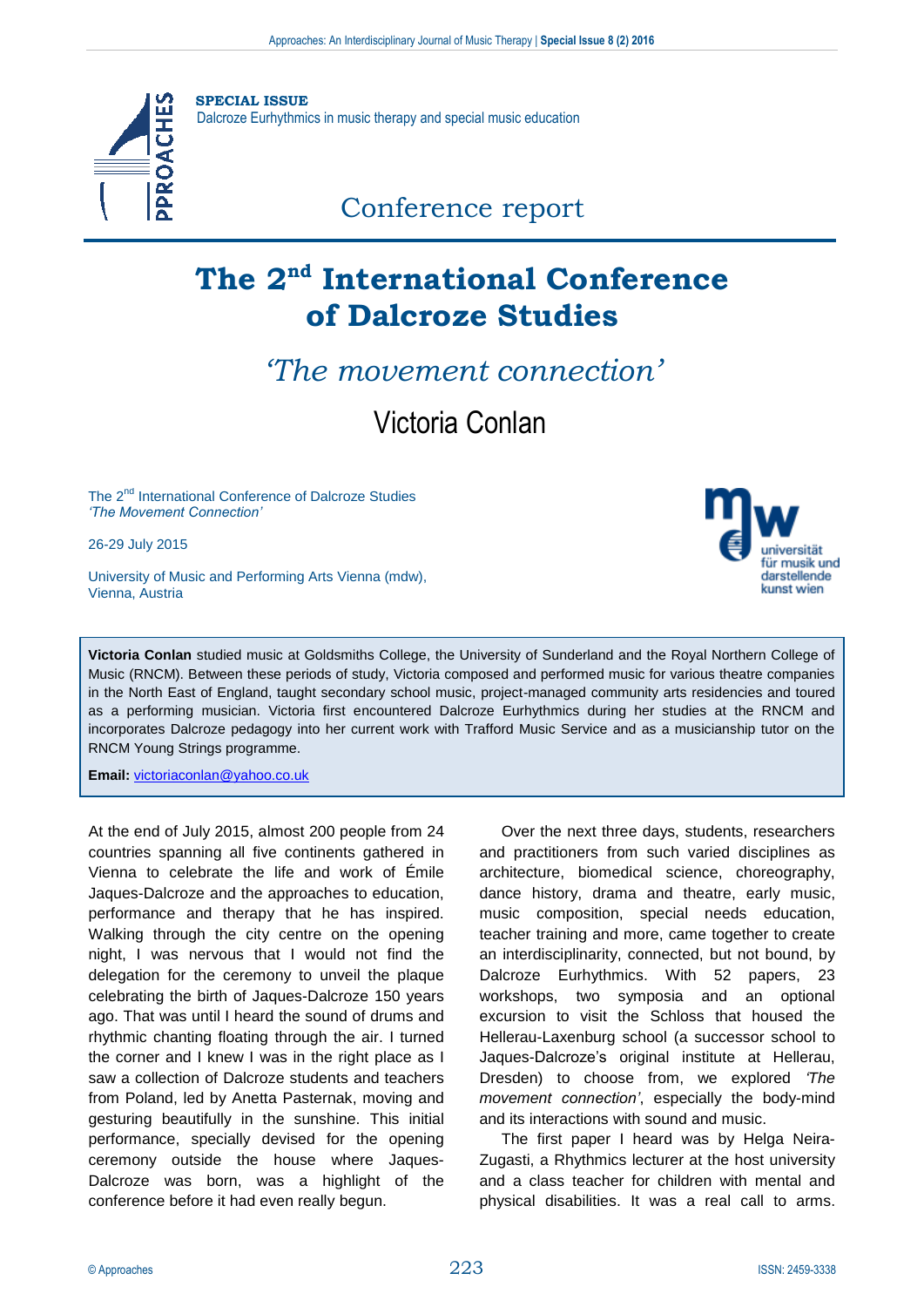Zugasti championed the effect of Dalcroze Eurhythmics on the individual and education in general (i.e. not just musical learning), and its impact on the further development of society. She highlighted respect for individuals' abilities, their own learning rhythms, and the need for equal value to be placed on physical, spiritual and mental capacities within a results-oriented learning culture. Quoting Jaques-Dalcroze, Neira-Zugasti believes that "There should be no separation between thinking and acting" (Jaques-Dalcroze 1921/1967). It was a relief to hear an articulation of the necessity to help children develop an inner picture of the world that is not experienced as a "secondary digitised experience".

Quoting the UN's Convention of the Rights of Disabled Persons, she spoke of how the very essence of Dalcroze Eurhythmics and similar approaches to rhythmic education help to develop "respect of the variations of human beings… [enabling] persons with disabilities to develop their abilities to their full capacities". Neira-Zugasti only spoke for 30 minutes, yet it was enough to prompt me to start planning how to implement her ideas and match her passion in my own teaching. How could I integrate the eight ways we experience the world (movement, perception, thinking, speaking, social emotional acting, intending, memorising, creating) into my lessons in order to help children to create their own inner picture of how the world works?

While I was listening to this paper, other delegates were being equally inspired by a paper relating to the haptic nature of sound (the effects of the physical, touch-like nature of music) and workshops on exploring elements of Dalcroze movement and their digital capture, and developing improvised movement studies inspired by the paintings of Stanislaw Ignacy Witkiewicz (Photograph 1) – and all before 10:30 am on a Monday morning! By lunchtime, I began to welcome the feeling of possibility. Delegates were hearing and experiencing papers and workshops describing how to become more fully aware and free through Jaques-Dalcroze's embodied approach and I was, indeed, doing that myself. It was a feeling of being fully stretched out, physically and mentally.

The connecting and international nature of Dalcroze Eurhythmics makes for a very diverse group of delegates and contributors. Of the 24 countries present, Britain had 20 delegates, who between them gave 13 presentations and three performances throughout the conference. A highlight for me was the paper *'When words are not* 

*enough'* by Bethan Habron-James (RNCM, UK). This presentation validated the direct emotional responses to working with human beings in challenging circumstances and recognised the creative output of children with special educational needs and disabilities. Habron-James also addressed the need for researchers to reflect artistically, through poetry, improvisation and composition, when words are not an efficient or sufficient means of communication.



**Photograph 1: Aleksandrowicz and Sobieraj-Bednarek workshop<sup>1</sup>**

Over the course of the conference, I was able to see tangible links between how the trust and collaboration fostered during Dalcroze-inspired activities could be used as a means to resolve conflicts and problems in rural areas of South Africa where diverse stakeholders experience severe problems relating to water (Liesl Van Der Merwe). I learned, in Paul Hille's paper *'The Erasmus Symposium Hörraum (2012, Vienna) and the impact of attentive listening on wellbeing'*, that sound travels faster in water at 0°C than it does in air at 20°C, with the consequence that when submerged in a liquid sound bath (a pool that facilitates listening underwater) participants can feel the sound in their muscles and tissues. Furthermore, "The research showed that, through attentive listening, participants slowed their breathing rates, lessened their perspiration, and synchronised their heartbeats with the music" (Hille 2015: 79).

In a workshop by Lisa Parker on syncopation I found myself partnered with an American woman I had not met before. We created an on- and off-thebeat sequence together. Later, I had the fascinating and mind-expanding pleasure of listening to Sally

1

<sup>&</sup>lt;sup>1</sup> Photo credits: Irmgard Bankl.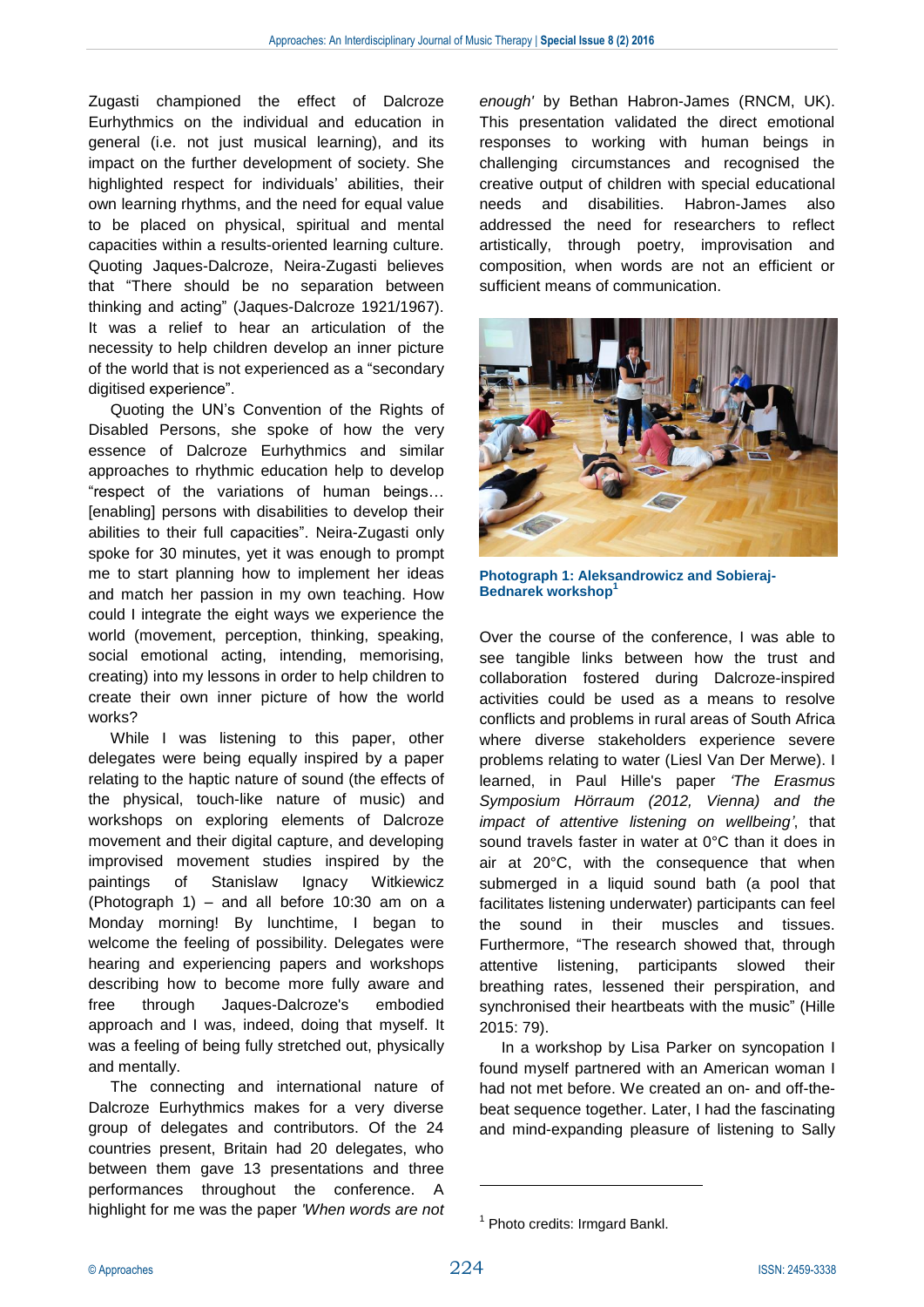Ann Ness's (University of California, Riverside, USA) presentation on *'Choreographies of landscape: Semeiotics in performance in Yosemite National Park'*. I was engaged and challenged by this presentation, as I was by many other contributors, but rarely felt stranded. I felt that I was in a benign environment that encouraged risk taking and exploration, regardless of whether I fully grasped the concept of the symbolic emblem in everyday life, or how I might become a real historical actor rendering myself a symbol of the landscape.

There was a different keynote speaker each day. The first, *'Dalcroze mapping'*, given by Gunhild Oberzaucher-Schüller, an independent Austrian scholar, was aptly about Jaques-Dalcroze himself and his relationship to cultural developments in Vienna. Musician and neuroscientist Eckart Altenmüller (University of Music, Drama and Media, Hannover, Germany) used the four words 'embodied', 'embedded', 'extended' and 'enacted' as part of his keynote presentation entitled *'Brain mechanisms of motor learning and embodiment and their consequences for Dalcroze Eurhythmics'*. Altenmüller stated that "musical acting does not depend solely on brain processes, but results from structures widely distributed across the whole body…thinking is nothing more than moving in thought"; therefore, we think better when we move.

The keynote presented by Marja-Leena Juntunen (Sibelius Academy, University of the Arts, Helsinki, Finland), *'Towards embodied musical agency'*, considered Dalcroze pedagogy to be more than a method for music teaching, rather a phenomenological, philosophical approach, encompassing how we live and perceive the world, and our capacity to act in and upon it. Dalcroze pedagogy encourages us, Juntunen said, to "be in the musical world through the body".

For those of us who were unused to some of the scientific, academic and philosophical approaches but wanted to know more, there were the *'Getting started'* seminars. These hugely popular sessions explored ways into research, including specific areas such as historical research, and phenomenology. The seminar I attended started by asking us to consider our passion and helped us formulate a purpose statement, encouraging us to pursue that passion in a piece of research. The focus of the phenomenology seminar was how to use an approach, such as interpretive phenomenological analysis, as a Dalcroze practitioner-researcher.

In the corridors and at lunch (locally produced and largely organic) I was forever meeting other participants who were telling me how much I would have loved the session they had just been to. A common complaint was that it was difficult to attend all of the sessions due to a schedule with four parallel sessions.



**Photograph 2: Closing ceremony**

Being part of this 'interdisciplinarity' for three-and-ahalf days was, for me, the outstanding feature of the conference. We joined together in practical sessions, and watched a world premiere performance (Goves, RNCM, UK) and we came together for a closing ceremony unified by rhythm and song (Photograph 2). Most memorably for me, we marvelled at the vocal and improvisational skill of Hilda Kappes, an alumnus of the University of Music and Performing Arts Vienna, in an unforgettable evening performance (Photograph 3). The hilarity of her comic creations brought everyone together with laughter and admiration, celebrating the potential we have, when embodying music through movement and embedding our ideas bodily, to extend our whole selves, as we enact our learning and creativity.



**Photograph 3: Hilde Kappes' concert**